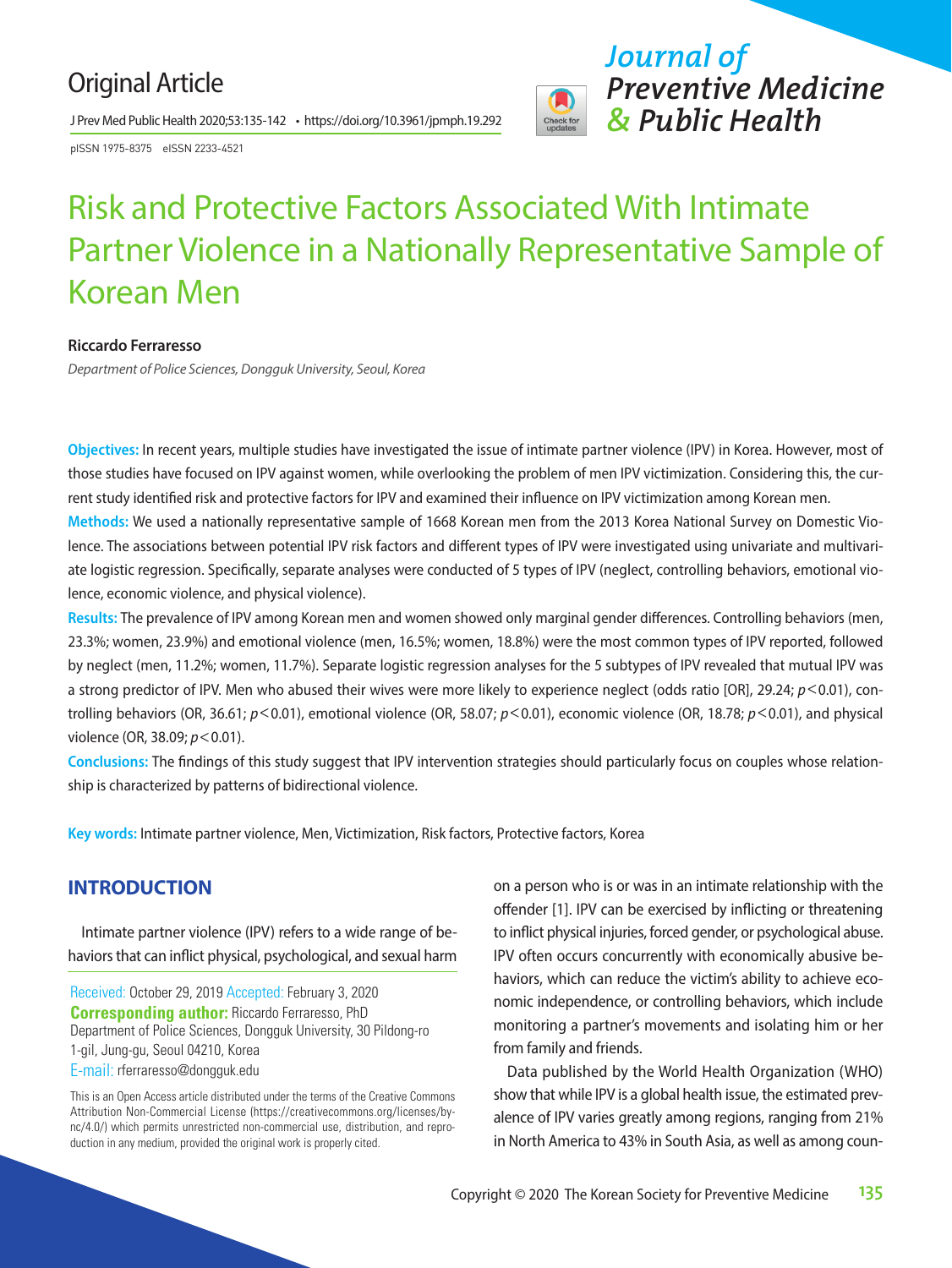tries within those regions [2]. In Korea, triennial national surveys administered since 1997 by the Ministry of Family and Gender Equality have provided a wealth of information about IPV in Korean society. The first National Survey on Domestic Violence found that more than one-quarter of women respondents (27.9%) had experienced physical abuse, exceeding the prevalence rates reported in several developing countries such as Egypt (13% in 1995/1996) and India (10% in 1998/2000) [3]. Subsequent national surveys recorded a stable decline in the reported rate of women's experience of physical IPV, which dropped to 9.4% in 2007 and 3.3% in 2016. Men's experience of IPV similarly followed a declining trend (15.8% in 1997, 6.4% in 2007, and 1.6% in 2016).

Researchers investigating the high rates of domestic violence in a country otherwise characterized by low crime rates have emphasized Korean social structure and the role of women in Korean society as major factors that explain this inconsistency. Indeed, the implications of strong adherence to Confucian values, which embrace patriarchal ideas about the submissive role of Korean women to their fathers before marriage and to husbands after marriage, have been the focus of discussions on the high prevalence of IPV victimization among Korean women [4,5]. The emphasis on patriarchy and masculinity in Korean culture has served as a critical starting point for a society-wide reflection on the need to address cultural and social attitudes toward IPV against women. Nonetheless, Korean men are also at a high risk of becoming victims of domestic abuse, and society should not ignore their pain and suffering. In fact, the latest findings from the 2016 National Survey show that while the prevalence of woman IPV victimization involving physical, sexual, psychological, and/or economic abuse was 12.1%; a staggering 8.6% of Korean men reported having experienced at least 1 of those types of violence as well. Moreover, the proportion of IPV victimization when including controlling behaviors was 33.4% and 33.1% for women and men, respectively.

Until recently, the debate on IPV has been dominated by the tendency to see IPV as a type of violence affecting women. Nevertheless, a growing body of research over the last 4 decades has drawn more attention to the phenomenon of women perpetration of violence towards their partners, the relative gender symmetry in IPV, the impact on the physical health and psychological health of men victims of IPV, and the difficulties faced by men victims when dealing with the criminal justice system or trying to access services offered to victims of

#### Journal of **Preventive Medicine** & Public Health

IPV [6,7]. The growing evidence of man IPV victimization highlights the importance of investigating the risk and protective factors associated with partner violence perpetrated towards men. Researchers have identified several factors associated with men IPV victimization. Older age has been generally found to be a protective factor against IPV for both men and women [8,9]. For instance, South African young adults were 3 times more likely to report IPV victimization than those aged 65 years or older. Similarly, Lee et al. [10] found that Korean men were less likely to inflict or become the target of verbal and physical abuse as they aged. The relationship between education and IPV victimization is also clear, as research indicates that individuals with no or low educational attainment tend to be at higher risk [11]. In a study of a large sample of Korean men, individuals who had graduated from middle or high school or attained a college degree were significantly less likely to report IPV victimization than those with only an elementary school education or less [10]. In terms of employment status, individuals who are unemployed or low-income earners are typically more likely to experience IPV victimization [12-14]. However, employment status may not necessarily have the same impact on men and women. Lee et al. [10] found that while jobless men were at a slightly lower risk of IPV victimization than those who were employed full-time or part-time, the same association was not present for women. In another study involving 1148 Hispanic men and 1399 Hispanic women, Cunradi [9] found that men employed full-time were at significantly higher risk of IPV victimization than a control group including students, disabled individuals, retired people, and homemakers. In addition, several studies have taken into consideration the developmental experiences of victims, including being a victim of child abuse and witnessing IPV between parents during childhood. These studies have pointed to a significant relationship between such experiences and higher risks of becoming victims of IPV for both men and women [12,15,16]. Finally, previous studies have reported that IPV occurred at a higher frequency in partnerships where violence was not unidirectional [17,18]. For instance, a recent study surveyed a group of married men and women living in Tehran, Iran, and found that physical violence against the female spouse was a strong (and the only significant) predictor of physical victimization of men in IPV [19].

Domestic abuse against male partners is a serious, yet understudied issue. Partner violence was initially conceptualized as a gendered issue, and the role of men as victims of IPV has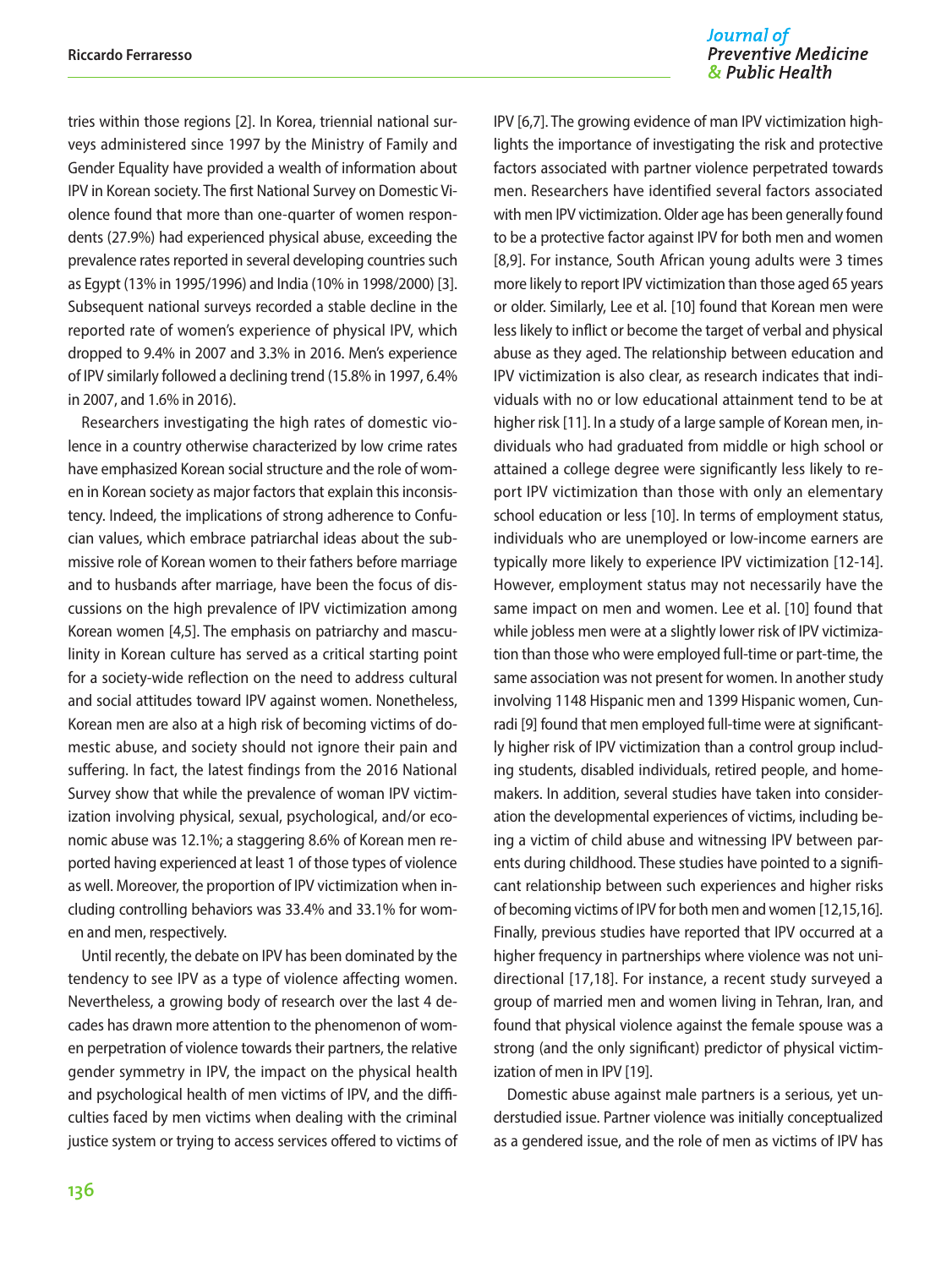often been sidelined [20]. Although some studies have explored this issue, research on IPV has often relied on small samples and primarily focused on certain types of IPV (physical/sexual violence and/or psychological violence). Furthermore, research on men IPV victimization has been primarily conducted in Western nations, which tend to show higher levels of gender equality and women's empowerment than Korea. This article used the 2010 National Survey of Domestic Violence to examine the risk factors associated with IPV victimization of Korean men. This analysis included the 5 types of IPV measured by the survey: neglect, controlling behaviors, economic violence, emotional violence, and physical violence.

## **METHODS**

This study analyzed data from the 2010 National Survey of Domestic Violence. The Welfare Support Division within the Ministry of Gender Equality and Family oversaw the survey, for which 3800 representative households distributed across 200 districts were visited from August 2010 through October 2010 [3]. The final sample included a total of 5000 respondents aged 18 or older. Of the respondents, 3332 (66.6%) were women respondents and 1668 (33.4%) were men respondents [21]. For the purpose of this secondary data analysis, we selected a subgroup that included all 1668 of the men respondents.

#### **Dependent Variables**

Binary variables measuring the 5 subcategories of IPV victimization were used as the outcome variables. The 5 types of IPV victimization included neglect, controlling behaviors, emotional violence, economic violence, and physical violence. A subset of questions from the Straus Revised Conflict Tactics Scale and the WHO was used to assess respondents' experience of different forms of IPV.

#### **Independent Variables**

#### *Socio-demographic factors*

All subjects had reached the age of majority at the time of the survey and their age was measured as a continuous variable. Employment status was dichotomized as 0 (unemployed) and 1 (employed). Monthly family income and education were measured as ordinal variables. In the survey, monthly family income (US\$) was coded as 1 (no income), 2 (less than 1000), 3 (1000-2000), 4 (2000-3000), 5 (3000-4000), 6 (4000-5000), and 7 (more than 5000), while education was coded as 1 (ele-

mentary school or no formal education), 2 (middle school), 3 (high school), and 4 (college or higher). Both variables were treated as continuous variables for the purpose of this analysis. Finally, a dichotomous variable labeled 'urbanity' was coded as 0 if the subject reported living in a metropolitan city or 1 if the subject lived in a non-urban area.

#### *History of domestic violence*

The severity of child abuse victimization was constructed as the sum of 6 items. Respondents were asked if they had experienced any of the following forms of abuse during childhood: (1) being verbally abused; (2) having the hands or calf hit with a cane; (3) getting punched, slapped, or kicked; (4) getting hit with an object; (5) being deprived of food or medical treatment; and (6) being left alone in situations requiring parental supervision. The Cronbach alpha coefficient for the 6 items was 0.701. In addition, a variable measuring the extent to which respondents had witnessed inter-partner violence between their parents during childhood was defined by adding 3 items that asked respondents whether their parents had ever engaged in behavior such as hitting each other, throwing objects at each other, or verbally abusing each other. The Cronbach alpha coefficient for these 3 items was 0.675.

#### *Acceptance of violence*

Approval of the use of violence was measured by adding 5 items scored on a 4-point Likert scale. Each item measured the degree to which respondents accepted the use of violence as a viable way to settle personal and social conflicts. The Cronbach alpha coefficient for these 5 items was 0.826.

#### *Mutual violence*

Approval of the use of violence was measured by adding 5 items scored on a 4-point Likert scale. Each item measured the degree to which respondents accepted the use of violence as a viable way to settle personal and social conflicts. The Cronbach alpha coefficient for these 5 items was 0.826.

#### **Statistical Analysis**

The associations of each category of IPV with the independent variables were assessed through univariate and multivariate logistic regression models. Univariate logistic regression models were first used to evaluate the relationships between each factor and the independent variables. The factors that were found to be significant at the 0.05 level of significance in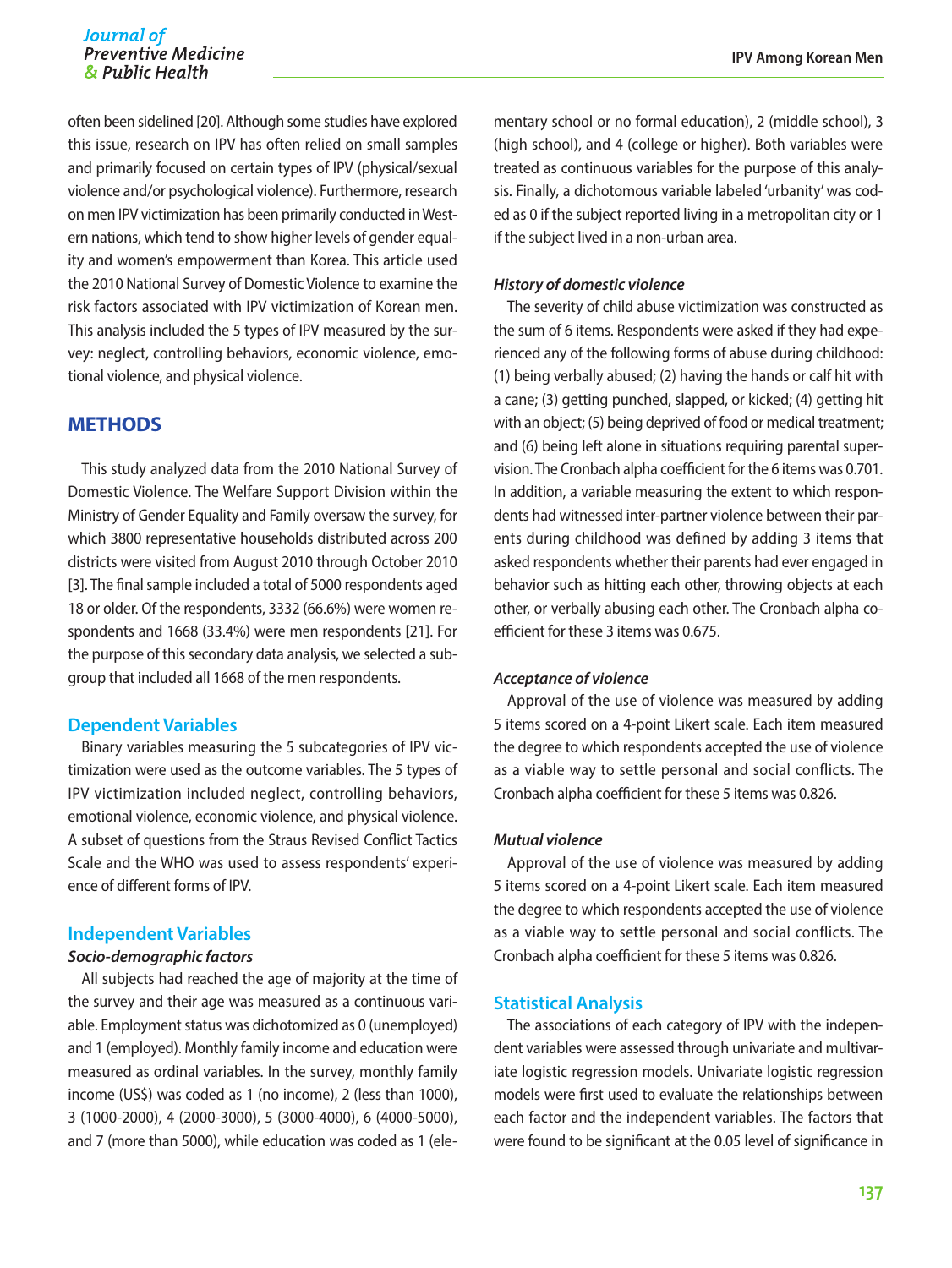Journal of **Preventive Medicine** & Public Health

the univariate analysis were included as independent variables in the multivariate model. This procedure was used to separately analyze the 5 categories of IPV. All analyses were conducted using SPSS version 22 (IBM Corp., Armonk, NY, USA).

#### **Ethics Statement**

The ethical approval or individual consent was not applica-

| Table 1. Characteristics of the participants (n=1668) |  |  |
|-------------------------------------------------------|--|--|
|-------------------------------------------------------|--|--|

| <b>Variables</b>                   | n (%) or mean $\pm$ SD (Min-Max) |  |  |  |  |
|------------------------------------|----------------------------------|--|--|--|--|
| Experienced IPV victimization      |                                  |  |  |  |  |
| Neglect                            | 196 (11.8)                       |  |  |  |  |
| Controlling behaviors              | 412 (24.7)                       |  |  |  |  |
| Emotional violence                 | 289 (17.3)                       |  |  |  |  |
| Economic violence                  | 22(1.3)                          |  |  |  |  |
| Physical violence                  | 196 (12.0)                       |  |  |  |  |
| Perpetration of IPV                |                                  |  |  |  |  |
| Neglect                            | 246 (14.7)                       |  |  |  |  |
| Controlling behaviors              | 450 (27.0)                       |  |  |  |  |
| Emotional violence                 | 353 (21.2)                       |  |  |  |  |
| Economic violence                  | 46 (2.8)                         |  |  |  |  |
| Physical violence                  | 68(4.1)                          |  |  |  |  |
| <b>Employment status</b>           |                                  |  |  |  |  |
| Employed                           | 1308 (78.4)                      |  |  |  |  |
| Urbanity                           |                                  |  |  |  |  |
| Urban                              | 902 (54.1)                       |  |  |  |  |
| Age (y)                            | 45.15±15.34 (19-89)              |  |  |  |  |
| Family income                      | $4.66 \pm 1.53$ (1-7)            |  |  |  |  |
| Education                          | $3.27 \pm 0.89$ (1-4)            |  |  |  |  |
| Child abuse                        | $1.56 \pm 1.46$ (0-6)            |  |  |  |  |
| Witnessed violence between parents | $0.71 \pm 0.93$ (0-3)            |  |  |  |  |
| Acceptance of violence             | $9.04 \pm 2.80$ (5-19)           |  |  |  |  |

SD, standard deviation; Min, minimum; Max, maximum; IPV, intimate partner violence.

ble. Data obtained from the Ministry of Gender Equality and Family were used in this study.

## **RESULTS**

Table 1 shows the mean, range, and standard deviation of all the variables of interest in the current study. Of particular note, emotional violence (17.3%) and controlling behaviors (24.7%) were the 2 most common forms of IPV experienced by Korean men, but a higher percentage of Korean men also reported inflicting those 2 types of abuse on their women partners (21.2% and 27.0%, respectively).

#### **Intimate Partner Violence**

#### *Model 1: neglect*

Table 2 (model 1) presents the results of the multivariate logistic regression analysis for factors associated with experiencing neglect. All variables except education and urbanity were included in the multivariate regression model. However, only witnessing IPV between one's own parents during childhood (odds ratio [OR], 1.40; *p*<0.05) and neglecting one's own partner (OR, 29.24;  $p$ <0.01) were statistically significant in the final model, and both were associated with an increased likelihood of men victimization through neglect. Based on the Hosmer-Lemeshow goodness-of-fit test, the data fit the model adequately  $(p=0.05)$ .

#### *Model 2: controlling behaviors*

The use of controlling behaviors in the intimate relationship was the second category of IPV that was assessed (model 2 in Table 2). Five factors remained significant in the multivariate logistic regression model. Of the socio-demographic factors

|  |  |  |  |  | Table 2. Multivariate logistic regression analyses of factors associated with intimate partner violence |
|--|--|--|--|--|---------------------------------------------------------------------------------------------------------|
|--|--|--|--|--|---------------------------------------------------------------------------------------------------------|

| <b>Variables</b>                   | Model 1                  | Model 2                  | <b>Model 3</b>                      | Model 4                         | Model 5                      |
|------------------------------------|--------------------------|--------------------------|-------------------------------------|---------------------------------|------------------------------|
| Age                                | 1.01 (0.99, 1.02)        | $1.01$ (1.00, 1.02)*     | $1.02$ (1.00, $1.03$ ) <sup>†</sup> | $\sim$                          | $\overline{\phantom{a}}$     |
| Employment                         | 1.44 (0.79, 2.61)        | $1.72(1.07, 2.73)$ *     | $2.30(1.29, 4.08)^{*}$              | $\overline{\phantom{a}}$        | $\overline{\phantom{a}}$     |
| Family income                      | 1.12 (0.97, 1.28)        | $1.20(1.06, 1.35)^{*}$   | $\overline{\phantom{a}}$            | $1.29(0.95, 1.73)$ <sup>†</sup> | $1.50(1.11, 2.00)^*$         |
| Education level                    | $\overline{\phantom{a}}$ |                          | 1.03(0.78, 1.35)                    |                                 |                              |
| Urbanity                           | $\overline{\phantom{a}}$ | $\overline{\phantom{a}}$ | $\overline{\phantom{a}}$            |                                 | $0.32(0.13, 0.77)^*$         |
| Child abuse                        | 0.93(0.78, 1.09)         | 1.06(0.92, 1.21)         | $1.18*$ (1.01, 1.38)                | 1.25(0.95, 1.64)                | 0.84(1.59, 1.20)             |
| Witnessed violence between parents | 1.40 (1.09, 1.80)*       | $1.26(1.01, 1.55)^*$     | 1.11(0.87, 1.40)                    | ٠                               | $1.59(0.97, 2.61)^{\dagger}$ |
| Acceptance of violence             | 1.04(0.96, 1.11)         | 0.95(0.95, 1.06)         | 0.99(0.92, 1.06)                    | $1.15(0.98, 1.35)^{\dagger}$    | 1.01(0.96, 1.06)             |
| Mutual violence                    | 29.24 (19.64, 43.51)**   | 36.61 (26.60, 50.37)**   | 58.07 (39.06, 86.32)**              | 18.78 (7.04, 50.03)**           | 38.09 (16.06, 90.29)**       |

Values are presented as odds ratio (95% confidence interval).

† *p*<0.1, \**p*<0.05, \*\**p*<0.01.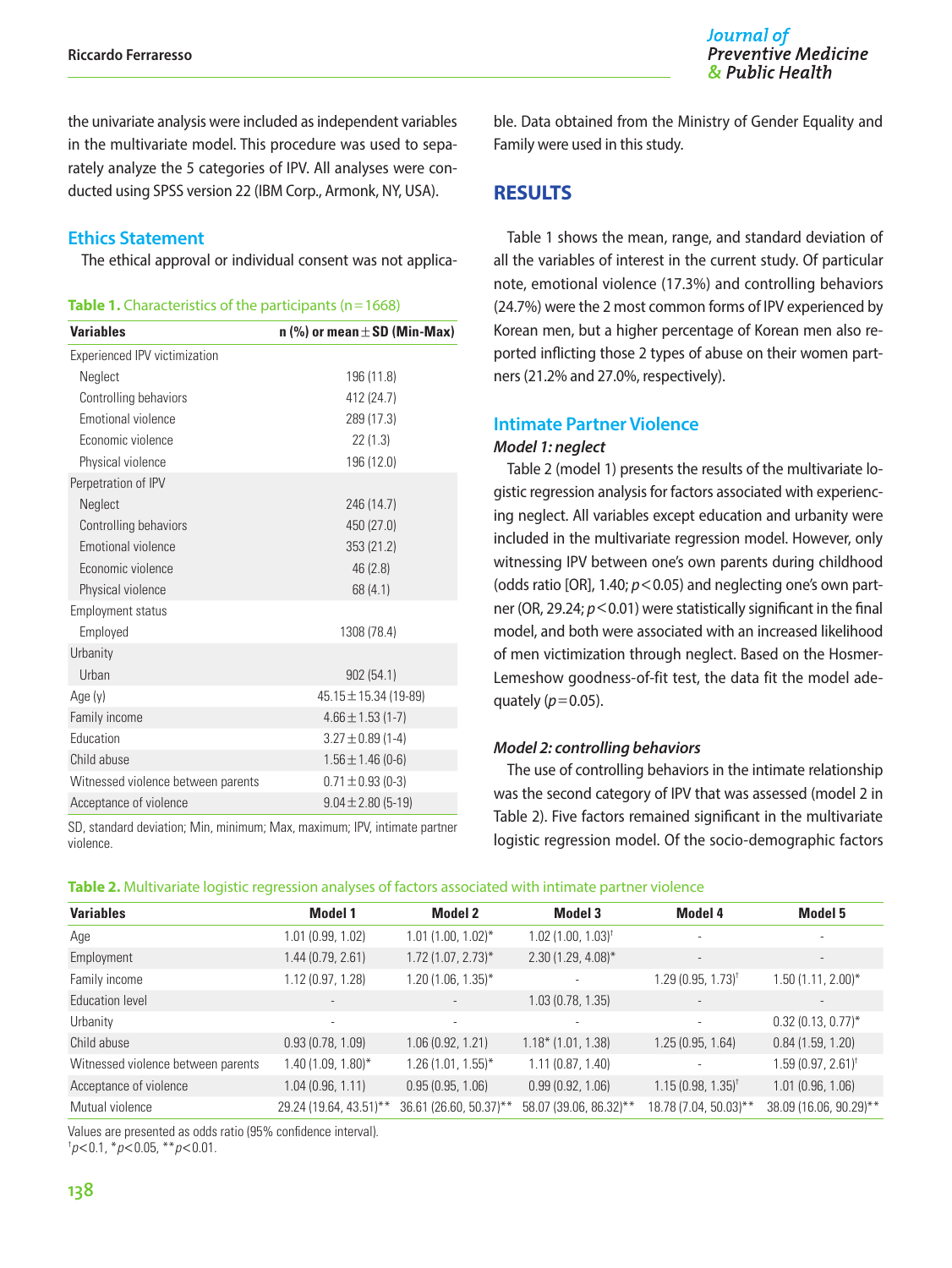that were analyzed, being older (OR, 1.01; *p*<0.05), being employed (OR, 1.72; *p*<0.05) and having a higher level of education (OR, 1.20; *p*<0.05) were associated with higher levels of victimization. As with victimization through neglect, those who witnessed violence between their parents during childhood (OR, 1.26; *p*<0.05) and used controlling behaviors against their woman partner (OR, 36.61;  $p$ <0.01) were more likely to be victimized. Based on the outcome of the Hosmer-Lemeshow goodness-of-fit test, the multiple logistic regression model fit the data well  $(p=0.142)$ .

#### *Model 3: emotional violence*

Three factors—being employed (OR, 2.30; *p*<0.05), having experienced child abuse during childhood (OR, 1.18; *p*<0.05), and engaging in emotional violence against the female partner (OR, 58.07;  $p < 0.01$ )—were found to be statistically significant in the multivariate logistic regression model assessing factors associated with victimization through emotional violence (model 3 in Table 2). In addition, older age was also found to be positively associated with victimization through emotional violence, but the variable was only significant at the 0.1 level. The Hosmer-Lemeshow goodness-of-fit test indicated that the model fit the data well  $(p=0.109)$ .

#### *Model 4: economic violence*

Among the independent variables included in the multivariate logistic regression model of factors associated with economic violence, perpetrating economic violence against the woman partner (OR, 18.78;  $p$ <0.01) was statistically associated with male victimization through economic violence (model 4 in Table 2). Two other factors—higher family income (OR, 1.29; *p*<0.1) and positive attitudes towards violence (OR, 1.15; *p*<0.1)—were associated with a higher likelihood of victimization against men, but the variables were only significant at the 0.1 level. The data fit the model well ( $p=0.796$ ).

#### *Model 5: physical violence*

The last model examined the relationship between the independent variables and victimization through physical violence (model 5 in Table 2). Inflicting physical violence on one's intimate partner (OR, 38.09; *p*<0.01), having a higher family income (OR, 1.50;  $p < 0.05$ ), and living in an urban areas (OR, 0.32; *p* < 0.05) were associated with higher levels of victimization through physical violence. Furthermore, Korean men who perpetrated physical abuse against their partner were more

likely to be victimized. Positive attitudes towards the use of violence was found to be the only significant risk factor in this model (OR, 1.59; *p*<0.1), but only at the 0.1 level. According to the Hosmer-Lemeshow test, the data fit the model well (*p*= 0.886).

## **DISCUSSION**

This study examined the risk factors associated with IPV victimization among Korean men for 5 forms of IPV by analyzing data from the 2010 Korean National Study on Domestic Violence. According to a preliminary analysis of the dataset, we found that the prevalence of men IPV victimization ranged from 1.7% to 23.3%, depending on the type of abuse. Furthermore, a comparison of the prevalence of IPV between men and women respondents showed strikingly similar rates of exposure to partner violence over the last 12 months for some forms of partner violence, such as being neglected by the partner (men, 11.7%; women, 12.1%), controlling behaviors (men, 24.7%; women, 25.6%), and emotional violence (men, 17.3%; women, 19.5%). However, for economic violence (men, 1.3%; women, 2.4%) and physical violence (men, 1.8%; women, 3.3%), the overall prevalence was lower, but these forms of abuse were disproportionately experienced by women. These data corroborate some of the early claims on gender symmetry in patterns of marital violence presented in the works of Straus [22] and Steinmetz [23], and provide further support for the research on bidirectional IPV conducted in Western countries [8,24-29].

Moving to the results of the regression analyses, our findings partially reflected those of previous research on male IPV victimization, with some distinctions across the broad spectrum of IPV types included in the study. The traumatizing experience of having been abused by violent parents or witnessing violent interactions between one's parents during childhood was significantly associated with experiencing neglect (OR, 1.40; *p*<0.05), controlling behaviors (OR, 1.26; *p*<0.05), emotional violence (OR, 1.18;  $p$ <0.05), and physical violence (OR, 1.59; *p*< 0.1). The positive association between a history of violence within the family during childhood and partner violence in adulthood is consistent with findings from previous research [30,31]. This result suggests that preventive strategies targeting at-risk individuals with a history of violence could contribute to disrupting the cycle of violence across generations. For instance, an empirical analysis of school-based and communitybased violence prevention programs for at-risk youths showed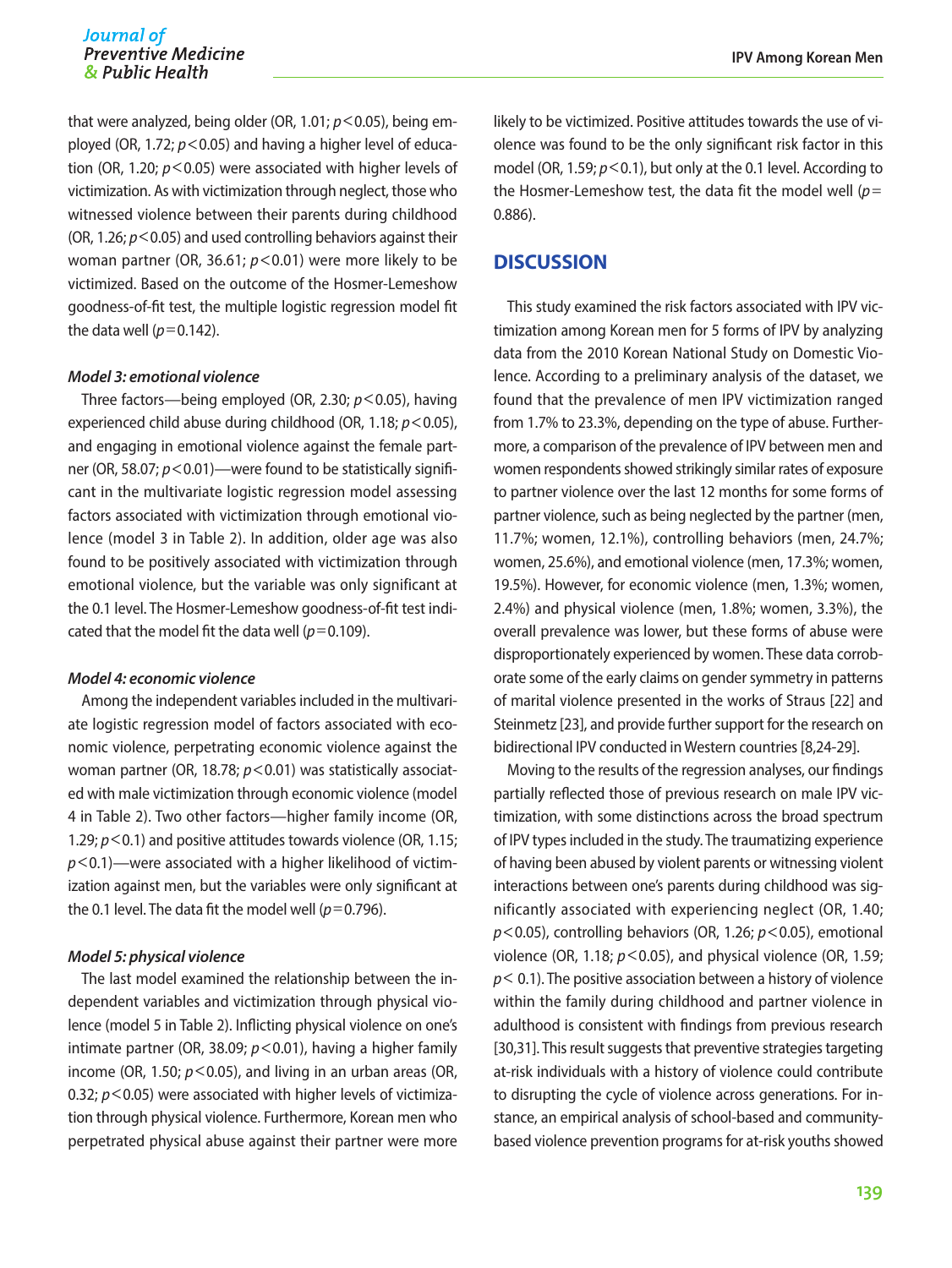Journal of **Preventive Medicine** & Public Health

encouraging results [32].

Nonetheless, some of the other results appear to be at odds with the majority of studies in the broader literature. First, while younger age has traditionally been found to be associated with a higher risk of IPV victimization [33,34], a recent study identified becoming older as a risk factor for higher IPV victimization among a large sample of Asian-Pacific women [15]. On a similar note, unexpected positive associations were found between being employed and higher family income and a higher likelihood of woman-to-man partner violence. The former factor (being employed) was associated with a higher risk of IPV victimization in the form of controlling behaviors (OR, 1.72; *p*<0.05) and emotional violence (OR, 2.30; *p*<0.05). The latter factor (higher family income) was also positively associated with some of the IPV measures, including controlling behaviors (OR, 1.20; *p*<0.05), economic violence (OR, 1.29; *p*<0.1), and physical violence (OR, 1.50; *p*<0.05). Such findings are in contrast with most of the previous literature on IPV victimization. In particular, Ahmadabadi et al. [35] argued that once family income is disaggregated into the husband's income, the wife's income, and gender imbalance in income, men in the lower income group were more likely to report IPV victimization (except physical violence).

Of all the significant predictors in each logistic regression model, inflicting the same form of abuse on the partner was the strongest predictor of men IPV victimization. This association was stronger for emotional violence (OR, 58.07; *p*<0.01) and physical violence (OR, 38.09;  $p$  < 0.01) than it was for the other forms of IPV. Our results are consistent with previous studies on women IPV victimization showing that patterns of bidirectional IPV tend to be characterized by a higher frequency of reported victimization than is found among women who are only victims or perpetrators of domestic abuse [36].

Indeed, the large effect size of mutual violence suggests that clinicians should ascertain the presence and nature of a pattern of bidirectional violence, and use approaches that are more effective at breaking the cycle of violence between partners. Such interventions can achieve the desired outcomes if they can effectively instill beliefs in non-violent conflict resolution and effective communication skills, while helping the couple learn control strategies that can contribute to a better management of power dynamics and imbalances between partners [37,38]. A recent evaluation of an intervention program aimed at violence within couples demonstrated success of a dyadic intervention model based on a psycho-educational,

cognitive-behavioral approach delivered separately to men and women [39]. The authors found that both male and female participants reported engaging in fewer acts of physical violence and experiencing less physical abuse. A 1-year followup also revealed that men were less likely to have participated in general violence [39]. As high-quality research continues to explore IPV also in the context of Korea, it is important that researchers and practitioners consider the promising results of studies on dyadic intervention approaches to design programs that can target mutually violent couples, especially those in which the partners do not wish to separate.

Finally, this study has some limitations that should be addressed. First, the cross-sectional nature of this research allowed us to identify significant relationships between risk factors and IPV victimization, but not to infer causal relationships. Second, the prevalence of man IPV victimization (as well as IPV perpetration) only measured whether such events occurred in the previous 12 months. Hence, this study may not account for all IPV victimization experienced by the individuals included in the sample. Third, although we included a measure of mutual violence, we could not assess the frequency of such violence, its directionality (i.e., who started the violent behavior), and whether the partner's violence was escalation, revenge, selfdefense, or had other motivations. Therefore, future research should try to contextualize the circumstances of partners' interactions in the context of mutual IPV.

## **CONFLICT OF INTEREST**

The author has no conflicts of interest associated with the material presented in this paper.

## **FUNDING**

None.

## **ACKNOWLEDGEMENTS**

None.

### **AUTHOR CONTRIBUTIONS**

All work was done by RF.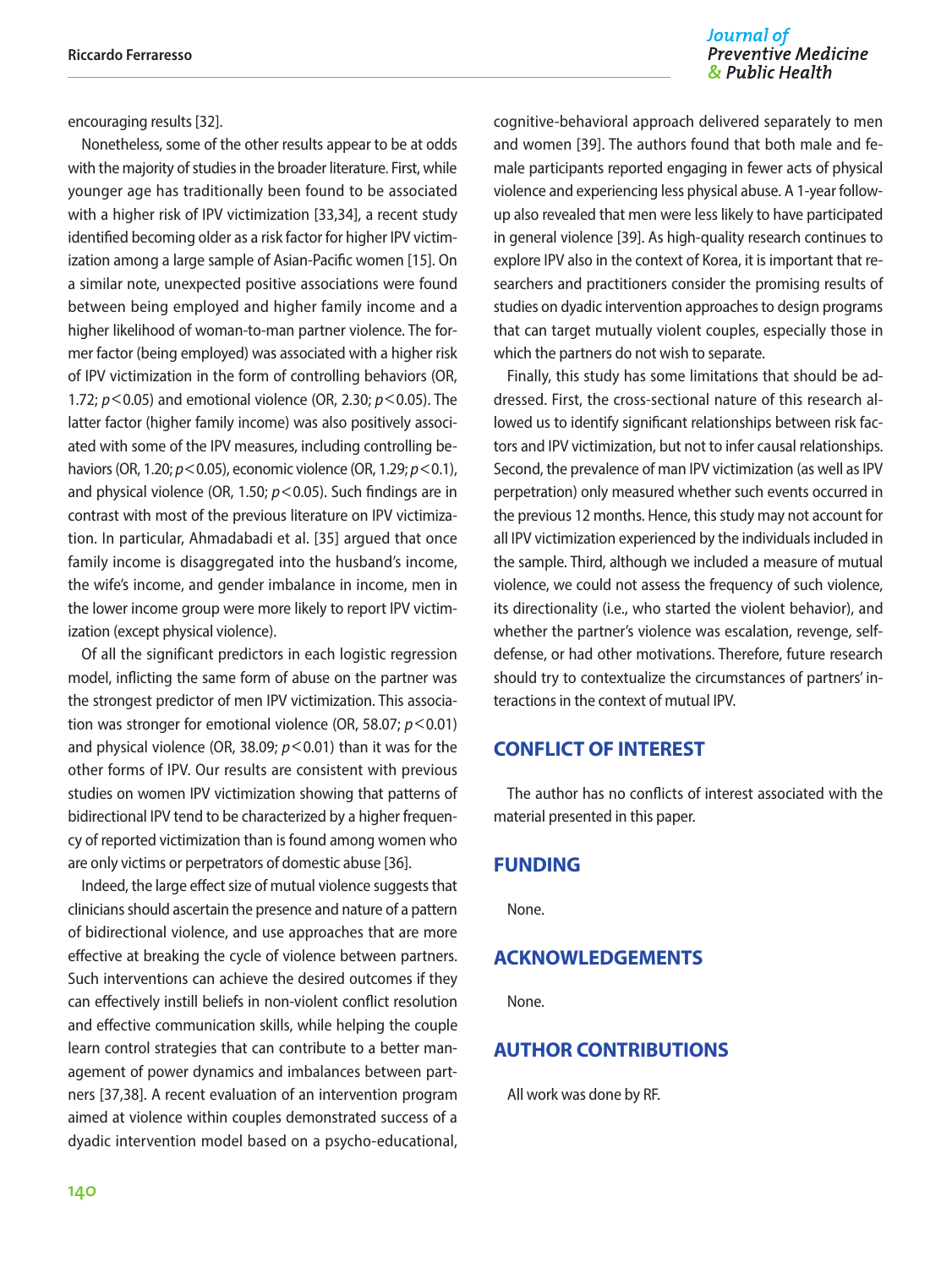## **ORCID**

Riccardo Ferraresso *https://orcid.org/0000-0002-5167-4107*

## **REFERENCES**

- 1. Krug EG, Mercy JA, Dahlberg LL, Zwi AB. The world report on violence and health. Lancet 2002;360(9339):1083-1088.
- 2. Solotaroff JL, Pande RP. Violence against women and girls: lessons from South Asia; 2014 [cited 2020 Feb 13]. Available from: https://www.girlsnotbrides.org/resource-centre/violence-against-women-and-girls-lessons-from-south-asia/.
- 3. Kim JY, Oh S, Nam SI. Prevalence and trends in domestic violence in South Korea: findings from national surveys. J Interpers Violence 2016;31(8):1554-1576.
- 4. Danis FS, Lockhart LL. Domestic violence: intersectionality and culturally competent practice. New York: Columbia University Press; 2010, p. 165-168.
- 5. Barrett K, George W. Race, culture, psychology, & law. Thousand Oaks: Sage Publications; 2005, p. 257-268.
- 6. Randle AA, Graham CA. A review of the evidence on the effects of intimate partner violence on men. Psychol Men Masc 2011;12(2):97-111.
- 7. Hines DA, Douglas EM. Women's use of intimate partner violence against men: prevalence, implications, and consequences. J Aggress Maltreat Trauma 2009;18(6):572-586.
- 8. Caetano R, Vaeth PA, Ramisetty-Mikler S. Intimate partner violence victim and perpetrator characteristics among couples in the United States. J Fam Violence 2008;23(6):507-518.
- 9. Cunradi CB. Intimate partner violence among Hispanic men and women: the role of drinking, neighborhood disorder, and acculturation-related factors. Violence Vict 2009;24(1):83-97.
- 10. Lee M, Stefani KM, Park EC. Gender-specific differences in risk for intimate partner violence in South Korea. BMC Public Health 2014;14:415.
- 11. Sorenson SB, Upchurch DM, Shen H. Violence and injury in marital arguments: risk patterns and gender differences. Am J Public Health 1996;86(1):35-40.
- 12. Mercado J, Bautista L, Urrutia JD, Morelos MJ, Amora JG. Analysis on predicting spousal physical violence in the Philippines using binary logistic regression. Eur Acad Res 2015;3(3):3145- 3166.
- 13. Tollestrup K, Sklar D, Frost FJ, Olson L, Weybright J, Sandvig J, et al. Health indicators and intimate partner violence among women who are members of a managed care organization.

Prev Med 1999;29(5):431-440.

- 14. Browne A, Salomon A, Bassuk SS. The impact of recent partner violence on poor women's capacity to maintain work. Violence Against Women 1999;5(4):393-426.
- 15. Jewkes R, Fulu E, Tabassam Naved R, Chirwa E, Dunkle K, Haardörfer R, et al. Women's and men's reports of past-year prevalence of intimate partner violence and rape and women's risk factors for intimate partner violence: a multicountry cross-sectional study in Asia and the Pacific. PLoS Med 2017; 14(9):e1002381.
- 16. van Wijk NP. Domestic violence by and against men and women in Curaçao: a Caribbean study [dissertation]. Amsterdam: Vrije Universiteit; 2012 (German).
- 17. Whitaker DJ, Haileyesus T, Swahn M, Saltzman LS. Differences in frequency of violence and reported injury between relationships with reciprocal and nonreciprocal intimate partner violence. Am J Public Health 2007;97(5):941-947.
- 18. Sagrestano LM, Heavey CL, Christensen A. Perceived power and physical violence in marital conflict. J Soc Issues 1999; 55(1):65-79.
- 19. Nikparvar F, Stith S, Anderson J, Panaghi L. Intimate partner violence in Iran: factors associated with physical aggression victimization and perpetration. J Interpers Violence 2018: 886260518759060.
- 20. Donovan C, Hester M. 'I hate the word "victim"': an exploration of recognition of domestic violence in same sex relationships. Soc Policy Soc 2010;9(2):279-289.
- 21. Korean Women's Development Institute. The domestic violence survey in 2013 [cited 2020 Mar 22]. Available from: [http://www.](http://www.ndsl.kr/ndsl/search/detail/report/reportSearchResultDetail.do%3Fcn%3DTRKO201600013306)  [ndsl.kr/ndsl/search/detail/report/reportSearchResultDetail.](http://www.ndsl.kr/ndsl/search/detail/report/reportSearchResultDetail.do%3Fcn%3DTRKO201600013306) do?cn=[TRKO201600013306](http://www.ndsl.kr/ndsl/search/detail/report/reportSearchResultDetail.do%3Fcn%3DTRKO201600013306) (Korean).
- 22. Straus MA. Wife beating: how common and why? Victimology 1977;2(3-4):443-458.
- 23. Steinmetz SK. The battered husband syndrome. Victimology 1977;2(3-4):499-509.
- 24. Stets JE, Hammons SA. Gender, control, and marital commitment. J Fam Issues 2002;23(1):3-25.
- 25. Straus MA, Gelles RJ, Steinmetz SK. Behind closed doors: violence in the American family. New York: Transaction Publishers; 2006, p. 36-38.
- 26. Moffitt TE, Caspi A. Findings about partner violence from the dunedin multidisciplinary health and development study; 1999 [cited 2019 Aug 28]. Available from: [https://www.ncjrs.](https://www.ncjrs.gov/pdffiles1/170018.pdf) [gov/pdffiles1/170018.pdf](https://www.ncjrs.gov/pdffiles1/170018.pdf).
- 27. Houry D, Rhodes KV, Kemball RS, Click L, Cerulli C, McNutt LA,